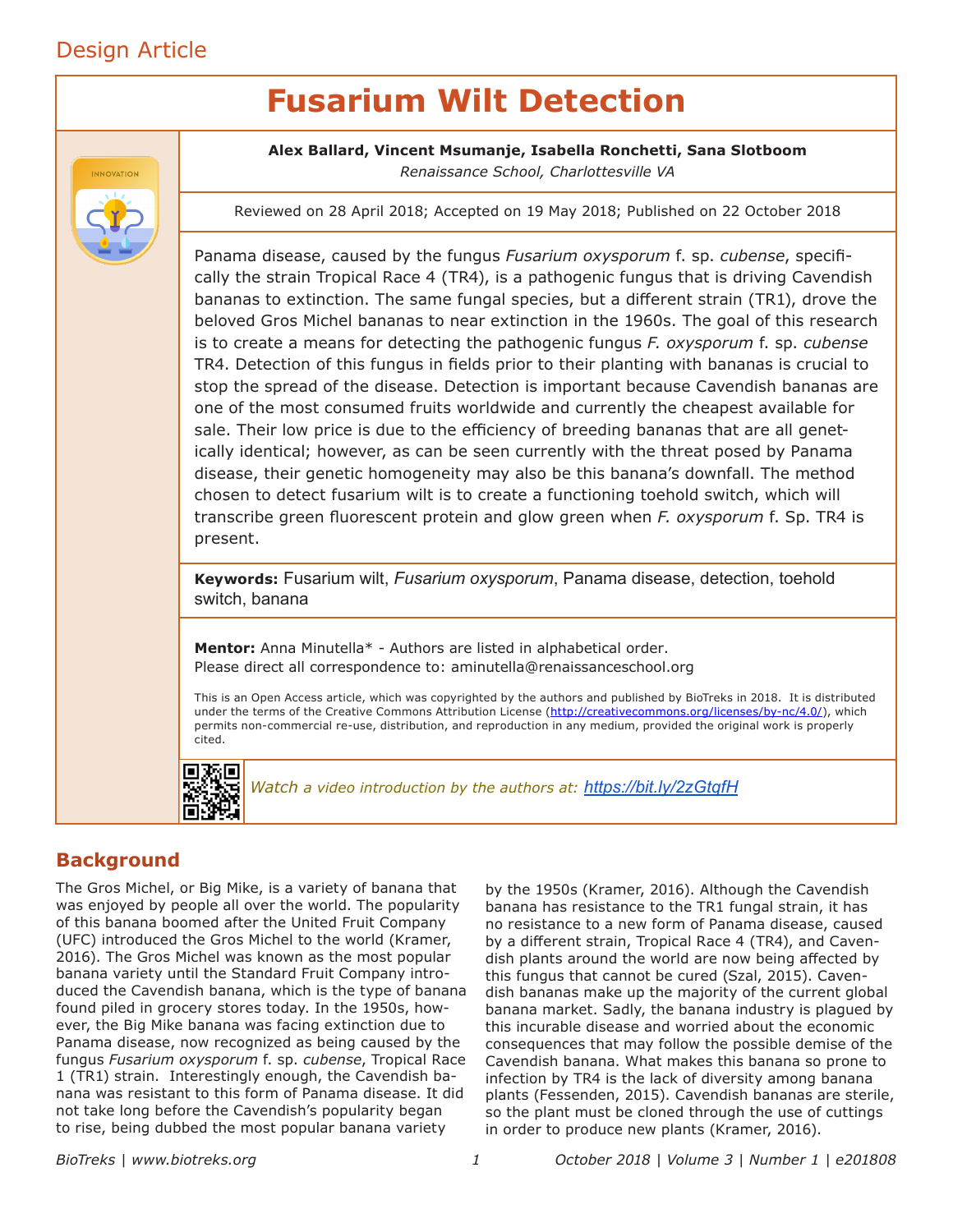In 2012 the University of Florida's Food and Resource Economics Department on the Banana Market, produced a series where they discussed the world market of bananas. In this report, Edward Evans and Fredy Ballen discussed the importance of bananas to the world market. The total amount of bananas produced by the world in 2009 was estimated to be 97.3 million metric tonnes. This was a 49% increase compared with the production of bananas in 2000. The Evans-Ballen article showed that banana production is a booming industry and has a very large global market. The biggest consumer of bananas is the US, where per capita consumption is approximately 11 kg of bananas per year (Evans, 2010).

## **Literature Review**

Although the efforts to stop the spread of this fungus have previously failed, Ordonez et al. (2015) may have provided an important lead: this article includes the genetic makeup of *F. oxysporum* f. sp. *cubense* (Foc), the disease-causing agent of Panama disease. The current pathogenic strain infecting Cavendish bananas is known as Tropical Race 4, which was first identified in Taiwan in the mid-1990s. The extent of the threat this pathogen posed to bananas was underestimated until it had spread to both local and regional banana crops. Foc TR4 strain II-5 is an asexual haploid pathogen whose spread was favored by the monoculture of Cavendish bananas, and which has proven impossible to control (Ordonez et al, 2015).

Since Foc is very difficult to eliminate from banana crops, the ability to detect the fungus in fields is critical in helping to control the spread of the disease. Perez-Vicente and colleagues (2014) discussed protocols for the molecular identification of *F. oxysporum* f. sp. *cubense* in bananas. One method for detecting Foc is by using the polymerase chain reaction (PCR) technique, which has improved molecular biology tremendously. PCR enables researchers to take a segment of DNA and amplify the strand so that further analyses can be performed on the DNA. Researchers thought that PCR could help to amplify DNA found in banana fields, to determine if Foc was the causative agent of disease. However, PCR is timely, costly, and cannot be performed by many farmers in areas where Foc is prevalent.

In 2016 a method was described for the apid, low-cost detection of Zika virus using programmable biomolecular components, known as toehold switches (Pardee et al, 2016). The goal of their project was to create a product that replaces the high cost, complicated methods used to detect viruses that spread rapidly. To do so, Pardee and colleagues linked isothermal RNA amplification to a toehold switch to detect "clinically relevant concentrations of Zika virus." Toehold switches are programmable RNA sensors that can sense and bind practically any RNA sequence. In addition to this, toehold switches regulate or control the translation of a gene via the binding of trans-acting RNA. Toehold switches contain hairpin structures, which block the translation of genes in *cis* by the isolation or the sequestration of the ribosome binding site (RBS) and the start codon. Once a switch binds to a complementary RNA sequence, the sequestration is ended, activating gene translation.

In order to make a toehold switch, it is necessary to find a hairpin within the DNA sequence that contains both the RBS and the start codon, AUG.

A full nucleotide sequence of a gene specific to TR4 *F. oxysporum* f. sp. *cubense* strain NRRL 36114 28S – a ribosomal RNA gene and a 28S-18S ribosomal RNA intergenic spacer, partial sequence – has been identified (GenBank, 2015). The section of the gene that contains the RBS, and potentially hairpins, to create a functioning toehold switch is a 96-nucleotide region starting at the 16S ribosomal RNA and ending at the V3 or V4 hypervariable region. (The 16S section is a prokaryotic ribosomal subunit that binds 8 nucleotides upstream of the start codon, while the hypervariable region is a group of base pair sequences that vary significantly from one another, thus serving as a means of identifying the specific gene.)

In order to see the exact structure the hairpin will form, it is necessary to use some basic coding in a website called NUPACK (Nucleic Acid Package) (Figure 1). NUPACK is able to design and analyze various nucleic acid sequences, and it is specifically able to convert a genetic sequence into a minimum free energy (MFE) structure, highlighting the sections of DNA that will hairpin, and allow us to make a toehold switch. An MFE structure is a secondary nucleic acid structure that shows the lowest value of free energy, but does not necessarily occur *in vivo*. NUPACK is able to convert a genetic sequence into an MFE structure for a toehold switch by first translating the DNA sequence into "dot-parens" notation, which is a text representation of the MFE structure, with the dots representing the circular DNA and the parentheses representing the hairpins (open parenthesis for the left side of the hairpin, closed parenthesis for the right side of the hairpin).

In order to make a toehold switch using NUPACK, the template code for a toehold switch must first be uploaded. The template was provided to us by our mentor from the Biology Department at MIT. Once this template code, or "script," is uploaded to NUPACK, the remaining step is to replace the section of the code labelled "source rRNA" with the 96-nucleotide region of the fusarium wilt TR4 gene. This section must include both the RBS and the start codon in order for the toehold switch to function, and more specifically it must be the section of the gene going from 16S ribosomal RNA to the hypervariable region (NUPACK.com, 2018).

Once this toehold region of the gene has been mapped out, it is necessary for the detection of gene expression to precede it with the genetic sequence for green fluorescent protein (GFP). GFP consists of 238 amino acids, and was originally isolated from the jellyfish *Aequorea victoria* This protein glows green when exposed to ultra-

*BioTreks | www.biotreks.org October 2018 | Volume 3 | Number 1 | e201808*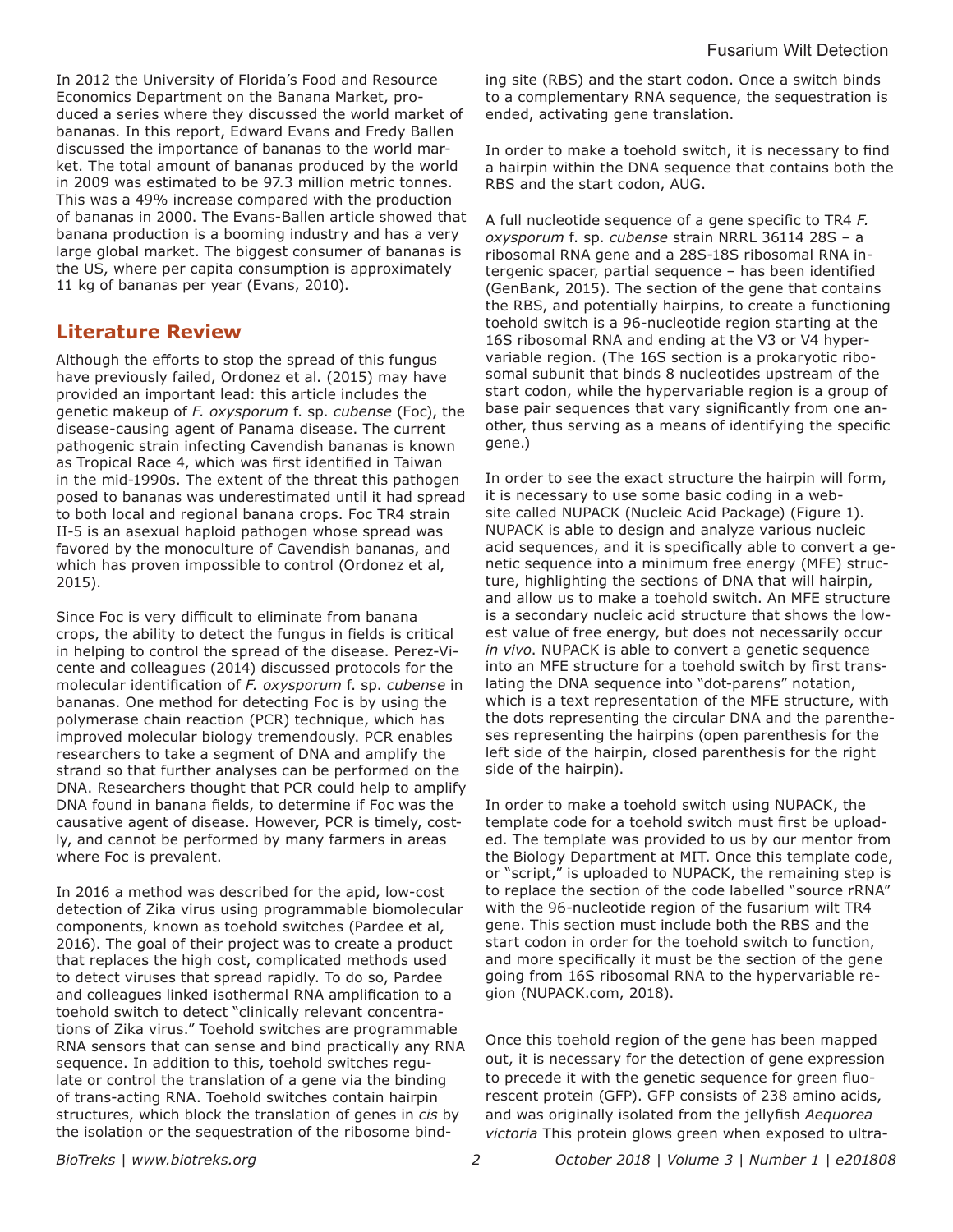violet light. Thanks to the protein's fluorescent properties, the GFP gene is typically used as a reporter gene (a gene that is attached to a specific target sequence) and then used as a measure of whether or not said sequence was transcribed,. The addition of the genetic sequence of GFP following the Fusarium wilt RNA toehold allows the detection of Fusarium wilt: if the trigger brinds, then the previously hairpinned gene region will open and be transcribed. Algosome Software Design provides lists of many genetic sequences that are used frequently in molecular biology, including the sequence for GFP , or more specifically eukaryotic GFP (eGFP) (Algosome Software Design, 2018).



**Figure 1.** *The MFE structure of the 16S – V3 region of a gene.*

### **Systems Level**

Annual world banana production is estimated to be 97.3 million metric tonnes, with the worldwide market value being approximately \$8.08 billion. The majority of these bananas are produced in India, the Philippines, China,

Ecuador, and Brazil, with more than 100 billion bananas eaten yearly worldwide and an average of 12.25 kg consumed yearly per person. High in tryptophan, fiber and potassium, bananas have been shown to improve mood, quality of sleep and digestion, as well as supporting gut health and replenishing energy (Evans & Ballen, 2010; Szalay, 2017).

Panama disease infects fields and may lie dormant for up to 40 years. This creates a problem for farmers looking to plant bananas and not knowing whether or not their fields are disease-ridden. The currently existing means of detection are difficult to perform and are often very expensive. The toehold switch would be a more efficient, inexpensive detection system that would allow farmers to preventatively determine whether their fields are disease-free before planting.

#### **Device Level**

The goal of this research is to be able to create a means of detection for *F. oxysporum* f. sp. *cubense* TR4, the pathogenic fungus which is driving Cavendish bananas to extinction. This research is important because Cavendish bananas comprise the vast majority of commercially-grown bananas, are one of the most consumed fruits worldwide, and are currently the cheapest available for sale. Their low price is due to the efficiency of breeding plants that are all genetically identical; however, as can be seen currently with the threat posed by Panama disease, this genetic homogeneity may also be this banana's downfall (Evans & Ballen, 2010).



**Figure 2.** *A toehold switch mechanism.*

#### **Parts**

The way we have chosen to detect Fusarium wilt is by creating a functioning toehold switch, which will transcribe GFP and glow green when Fusarium wilt is present. As seen in Figure 2 , the toehold switch must be made at the beginning of a hairpin which contains the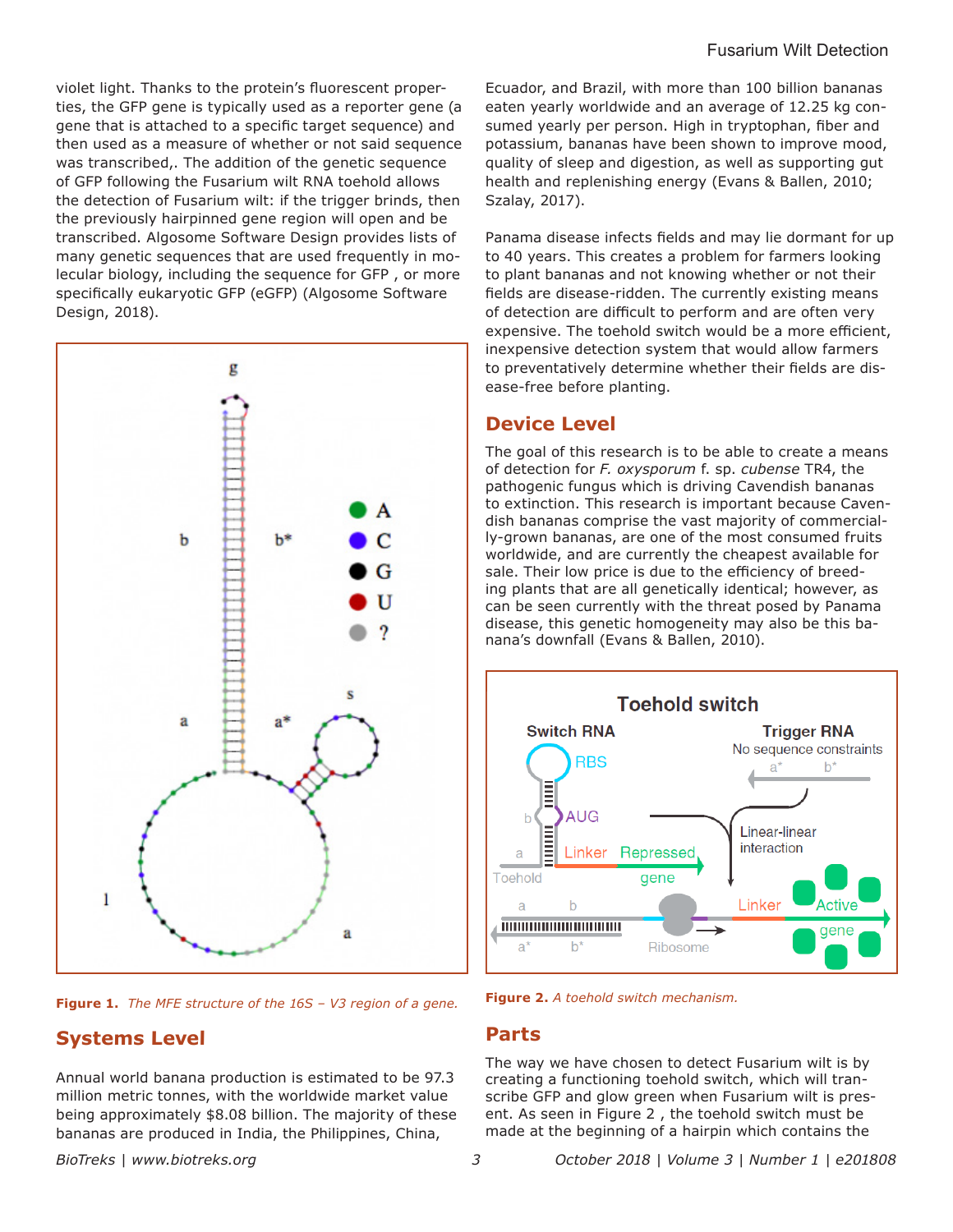RBS, with the start codon (AUG) on the right side of the hairpin. The toehold is a section of RNA composed of 36 nucleotides, and in this specific case with the fusarium wilt fungal RNA inserted into the toehold switch, with 18 of these nucleotides forming part of the hairpin. Following the hairpin is a linker sequence of RNA that comes before the repressed gene, which in the case of this experiment is GFP. All these parts make up the switch RNA which – until it encounters its complementary strand – will be in an "off state," in which it is not transcribed.

When the complementary bacterial RNA (Fusarium wilt TR4) strand is present, the 36-nucleotide toehold sequence (the trigger) will bind to the bacterial gene. This turns on the toehold switch and allows the translation of the repressed gene. The GFP will thus be expressed when the toehold sequence comes into contact with the fusarium wilt gene.

# **Safety**

The creation of a toehold switch as a means of disease detection would be efficient and inexpensive. Because the toehold would be merely a tool for disease detection, the safety concerns are very limited: there is virtually no chance of a gene drive or any sort of loss of control of the mechanism. For these same reasons, the overall ecosystem impact of the toehold switch would also be very small.

# **Discussions**

Through extensive research, a theoretical approach to solve a world problem was developed. This proposed detection method for Panama disease has the potential to aid banana farmers in discovering which, if any, of their fields are infected with Panama disease, and therefore where their crops would fail, which would, in turn, affect their business. The toehold switch, the means of detection, being inexpensive and having few safety risks, would be ideal for low-income areas.

# **Acknowledgements**

We would like to thank our synthetic biology teacher, Anna Minutella, for providing support and feedback. We would also like to thank our school for providing the necessary materials, and our mentor, Ally Huang at MIT, for helping us to understand NUPACK and the toehold switch. Without her, this project would not have been possible.

# **References**

- Bailey, P. Genome sequencing may help avert banana armageddon. [Internet] Davis (CA): University of California Davis; 2016 Aug 11. Available from: https://bit. ly/2C3aOZ4.
- Belgrove, A, Steinberg, C, Viljoen, A. Evaluation of nonpathogenic *Fusarium oxysporum* and *Pseudomonas fluorescens* for panama disease control. Plant Dis. 2011 Aug; 95(8):951-59.
- CABI. *Fusarium oxysporum* f. sp. *cubense* (Panama disease of banana). [Internet] Wallingford, UK: Invasive Species Compendium; 2017 October 11. Available from: https://bit.ly/2zW0xMu.
- BEC Crew. New study confirms that bananas are being driven to extinction. [Internet] ScienceAlert; 2015 Dec 1. Available from: https://bit.ly/2BYIuXI.
- Department of Agriculture and Fisheries. Panama disease. [Internet] Queensland, Australia, n.d. Available at: https://bit.ly/2QwTlMe.
- Dong, X, Ling, N, Wang, M, Shen, Q, Guo, S. Fusaric acid is a crucial factor in the disturbance of leaf water imbalance in Fusarium-infected banana plants. Plant Physiol. Biochem. 2012 Nov 60:171–79.
- Evans, E and Ballen, F. Banana Market. [Internet] Florida (FL): University of Florida; 2012 Feb [reviewed 2018 Apr]. Available from: https://bit.ly/1nOtKYO.
- Fakhouri, W, Walker, F, Armbruster, W, Buchenauer, H. Detoxification of fusaric acid by a nonpathogenic *Colletotrichum* sp. Physiol. Mol. Plant Path. 2004;63(5)263-9.
- Fessenden, M. The most popular eating banana might soon go extinct. [Internet] Smithsonian.com; 2015 June 5. Available from: https://bit.ly/2PiHy47.
- GenBank. *Fusarium oxysporum* f. *cubense* strain NRRL 36114 28S ribosomal RNA gene and 28S-18S ribosomal RNA intergenic spacer, partial sequence. [Internet] Bethesda (MD): NCBI. 2015 May 19. Available from: https://bit.ly/2QARfeB.
- Green, A, Silver, PA, Collins, JJ Yin, P. Toehold switches: de-novo-designed regulators of gene expression. Cell. 2014 Nov 11;159(4):925–39.
- Kramer, S. Bananas looked totally different in the 1940s – before disaster struck. [Internet] Business Insider; 2016 Feb 23. Available at: https://read.bi/2y4VZ59.
- Li, C, Zuo, C, Deng, G, Kuang R, Yang, Q, Hu, C et al. Contamination of bananas with beauvericin and fusaric acid produced by *Fusarium oxysporum* f. sp. *cubense*. PLOS ONE, 2013 July 26; 8(7).
- Pérez-Vicente, L, Dita, MA, Martínez-de la Parte, E. Technical Manual: Prevention and diagnostic of *Fusarium* Wilt (Panama disease) of banana caused by *Fusarium oxysporum* f. sp. *cubense* Tropical Race 4 (TR4). [Internet] Rome, Italy: Food and Agriculture Organization of the United Nations. 2014 May. Available from: https://bit.ly/2hUqOCc.

Ordonez, N, Seidl, MF, Waalwijk, C, Drenth, A, Killian, A,

*BioTreks | www.biotreks.org October 2018 | Volume 3 | Number 1 | e201808*